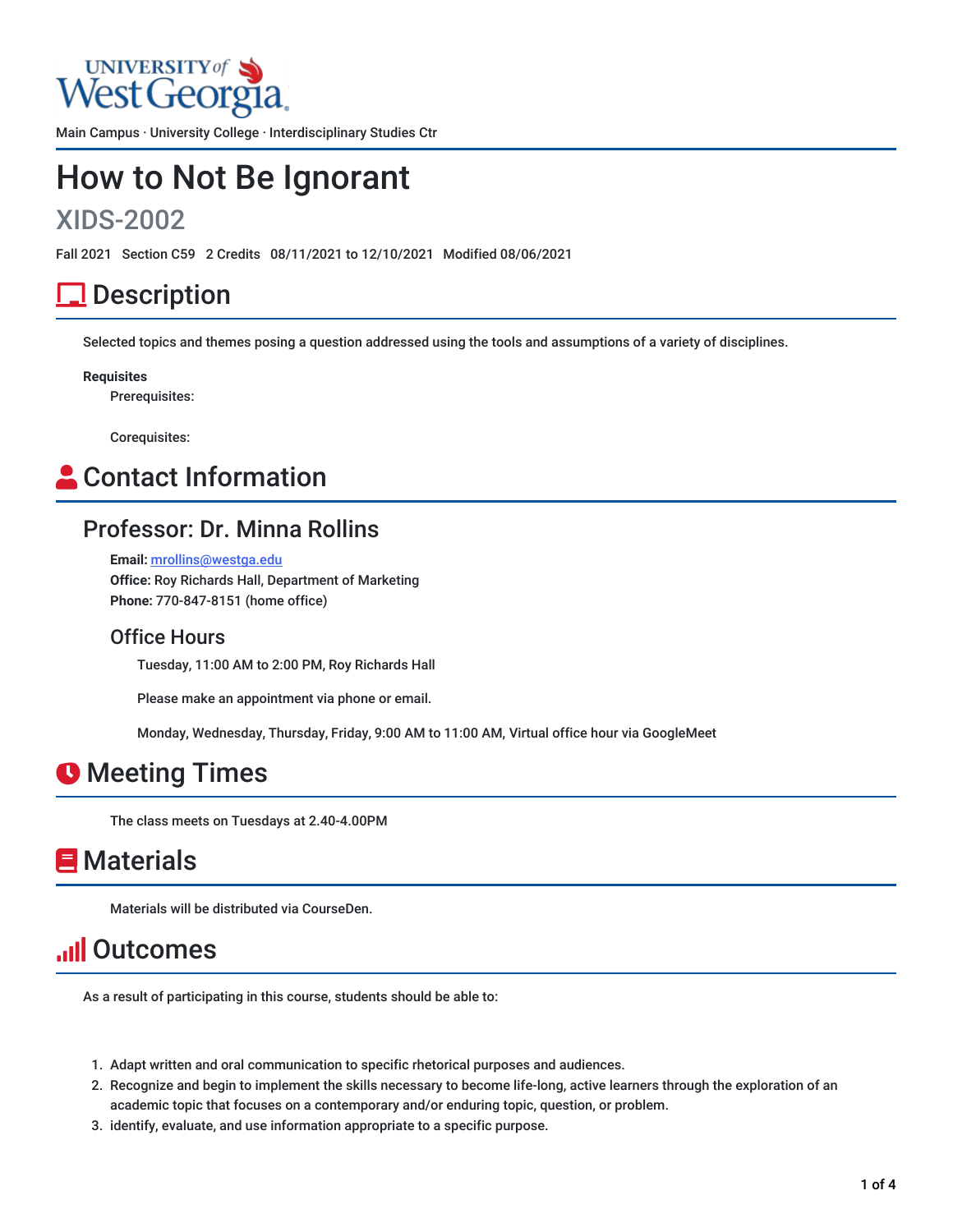

# **Criteria**

|                                                                                                                                                                                                                                                   | <b>Points</b> | Due Date                                           | Method of<br>Submission           |
|---------------------------------------------------------------------------------------------------------------------------------------------------------------------------------------------------------------------------------------------------|---------------|----------------------------------------------------|-----------------------------------|
| <b>Weekly participation</b><br>You are required to participate in the class meetings<br>(in-class or virtual). You can miss one class meeting<br>without penalty. Attendance is taken in every class.<br>$(14$ meetings $*$ 3 points = 56 points) | $0 - 56$      | <b>Follow the</b><br>schedule and<br>announcements | In-class or<br>virtual<br>session |
| <b>Final essay</b><br>You will write a 3-page essay about your learning in<br>this course and your first semester in UWG. The<br>guidelines are given in class and CourseDen.                                                                     | $0 - 10$      |                                                    | CourseDen                         |
| <b>Weekly assignments</b><br>You will complete a quiz, a posting on the discussion<br>board, or a written assignment every week. You will<br>complete or submit the assignment via CourseDen.<br>$(14$ assignments $*$ 2.5 points = 35 points)    | $0 - 35$      |                                                    | CourseDen                         |
| <b>Total Points</b>                                                                                                                                                                                                                               | $0 - 101$     |                                                    |                                   |

# Breakdown

| Grade | Range        | <b>Notes</b> |
|-------|--------------|--------------|
| A     | $90 - 101$   |              |
| в     | 80-89        |              |
| C     | 70-79        |              |
|       | Less than 70 |              |

# **'** Assignments

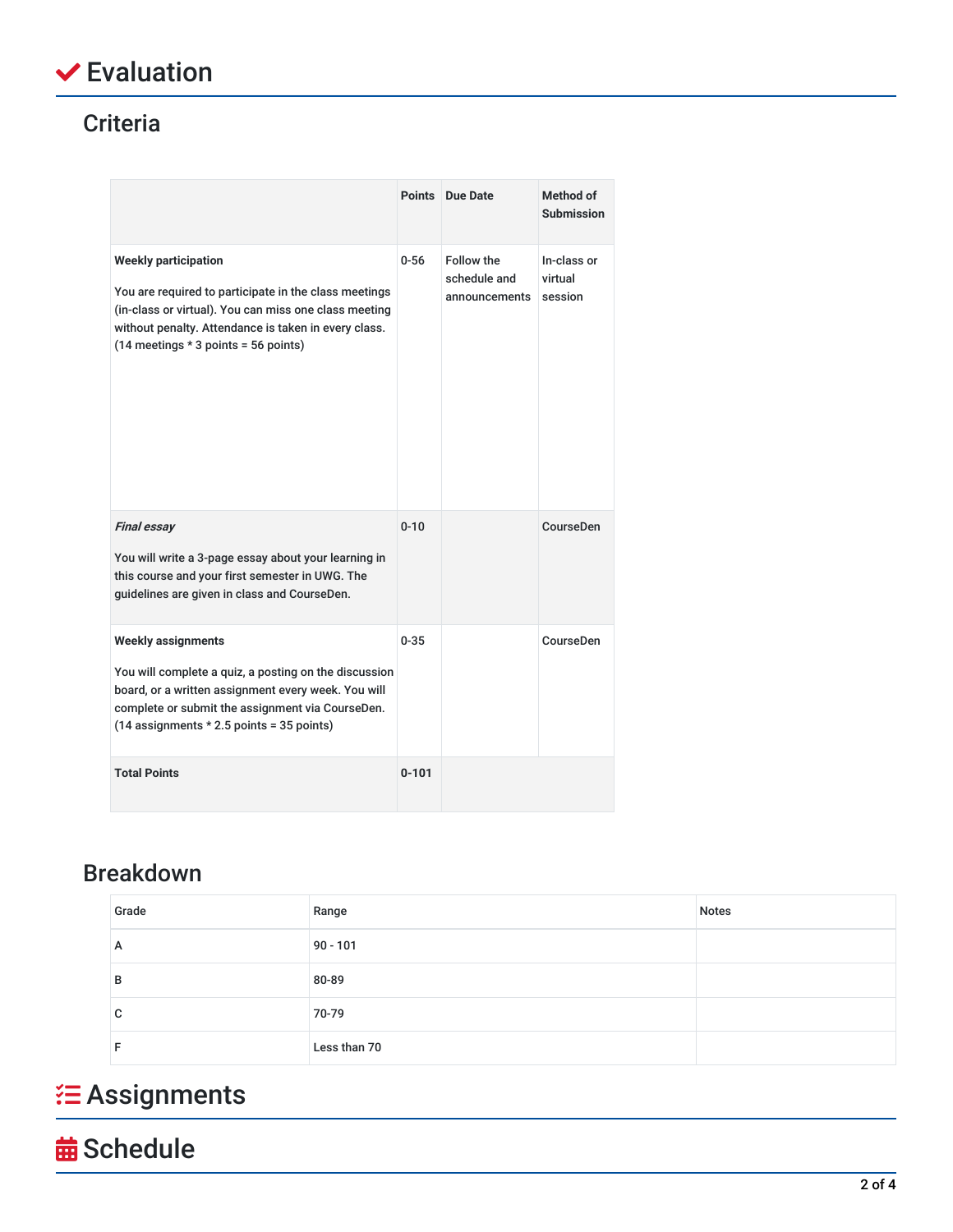# \* Course Policies and Resources

# **Institutional Policies**

### Academic Support

**Accessibility Services:** Students with a documented disability may work with UWG Accessibility Services to receive essential services specific to their disability. All entitlements to accommodations are based on documentation and USG Board of Regents standards. If a student needs course adaptations or accommodations because of a disability or chronic illness, or if he/she needs to make special arrangements in case the building must be evacuated, the student should notify his/her instructor in writing and provide a copy of his/her Student Accommodations Report (SAR), which is available only from Accessibility Services. Faculty cannot offer accommodations without timely receipt of the SAR; further, no retroactive accommodations will be given. For more information, please contact Accessibility Services [\(https://www.westga.edu/student-services/counseling/accessibility](https://www.westga.edu/student-services/counseling/accessibility-services.php)services.php).

**Center for Academic Success:** The Center for Academic Success [\(http://www.westga.edu/cas/\)](http://www.westga.edu/cas/) provides services, programs, and opportunities to help all undergraduate students succeed academically. For more information, contact them: 678-839-6280 or cas@westga.edu.

**University Writing Center:** The University Writing Center [\(https://www.westga.edu/writing/\)](https://www.westga.edu/writing/) assists students with all areas of the writing process. For more information, contact them: 678-839-6513 or writing@westga.edu.

### Online Courses

UWG takes students' privacy concerns seriously: technology-enhanced and partially and fully online courses use sites and entities beyond UWG and students have the right to know the privacy policies of these entities. For more information on privacy and accessibility for the most commonly used sites, as well as technology requirements visit the UWG Online [\(https://uwgonline.westga.edu/\)](https://uwgonline.westga.edu/) site.

Students enrolled in online courses can find answers to many of their questions in the **Online/Off-Campus Student Guide** [\(http://uwgonline.westga.edu/online-student-guide.php\).](http://uwgonline.westga.edu/online-student-guide.php)

If a student is experiencing distress and needs help, please see the resources available at the UWG Cares (http://www.westga.edu/UWGCares/) site. Online counseling [\(https://www.westga.edu/student-services](http://www.westga.edu/UWGCares/)[/counseling/index.php\)](https://www.westga.edu/student-services/counseling/index.php) is also available for online students.

### Honor Code

At the University of West Georgia, we believe that academic and personal integrity are based upon honesty, trust, fairness, respect, and responsibility. Students at West Georgia assume responsibility for upholding the honor code. West Georgia students pledge to refrain from engaging in acts that do not maintain academic and personal integrity. These include, but are not limited to, plagiarism, cheating, fabrication, aid of academic dishonesty, lying, bribery or threats, and stealing.

The University of West Georgia maintains and monitors a confidential Academic Dishonesty Tracking System. This database collects and reports patterns of repeated student violations across all the Colleges, the Ingram Library, and the School of Nursing. Each incidence of academic dishonesty is subject to review and consideration by the instructor, and is subject to a range of academic penalties including, but not limited to, failing the assignment and/or failing the course. Student conduct sanctions range from verbal warning to suspension or expulsion depending on the magnitude of the offense and/or number of offenses. The incident becomes part of the student's conduct record at UWG.

Additionally, the student is responsible for safeguarding his/her computer account. The student's account and network connection are for his/her individual use. A computer account is to be used only by the person to whom it has been issued. The student is responsible for all actions originating through his/her account or network connection. Students must not impersonate